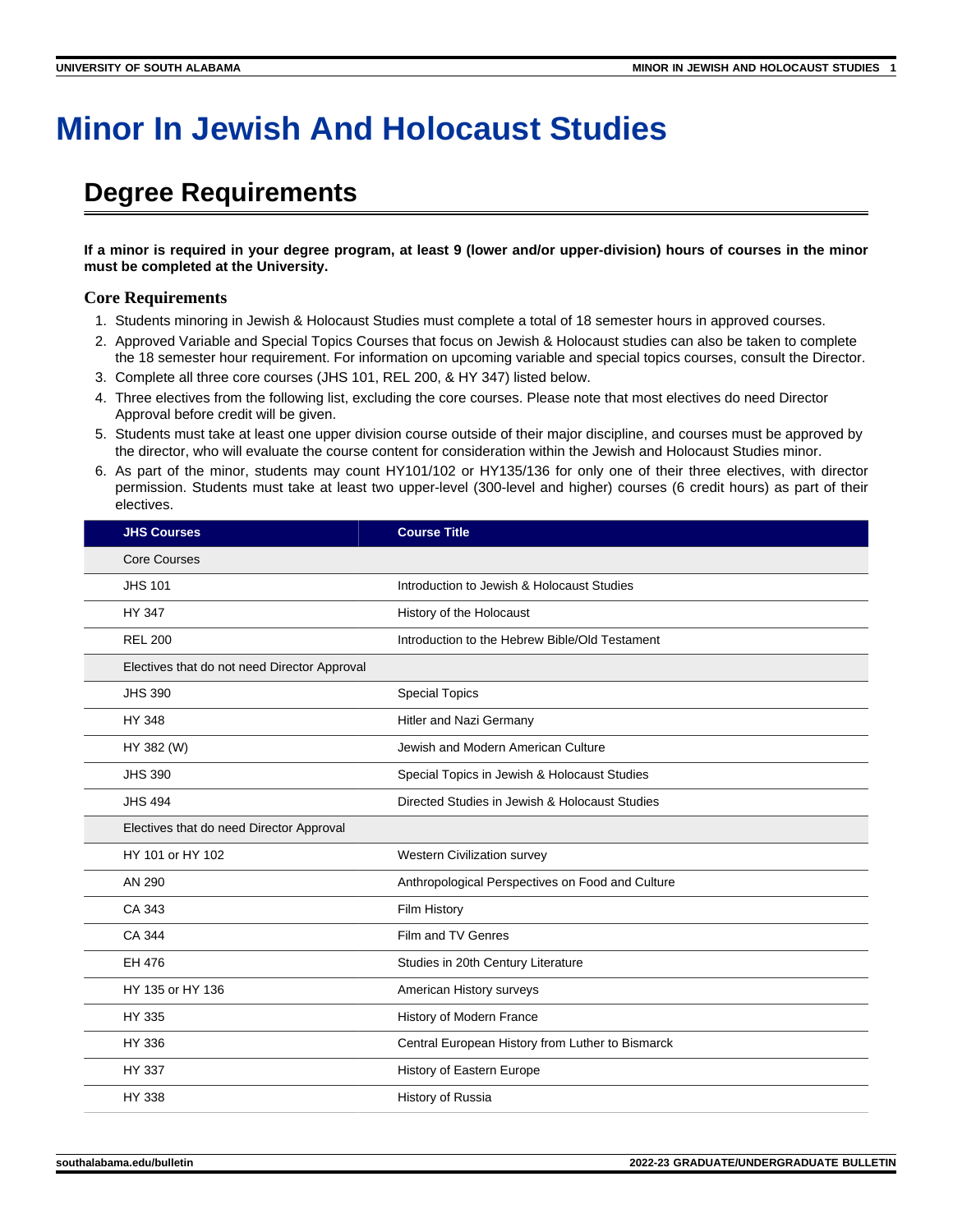| HY 351                   | Medieval Civilization, 950-1300                   |
|--------------------------|---------------------------------------------------|
| HY 354                   | Ancient Regime Europe                             |
| HY 356                   | European Civilization, 1815-1918                  |
| HY 365                   | <b>Islamic Civilization from 1453</b>             |
| HY 373 (REL 373)         | Religion in American History                      |
| HY 437                   | Modern US II since 1945                           |
| HY 390/490               | <b>Special Topics</b>                             |
| HY 401                   | Colloquium in History                             |
| HY 494                   | <b>Directed Studies</b>                           |
| HY 496                   | Internship                                        |
| IS 393                   | Study Abroad                                      |
| LG 390                   | <b>Special Topics</b>                             |
| LG 362                   | German Culture-Literature of the 19th Century     |
| LG 363                   | Modern-Contemporary German Culture and Literature |
| LG 390                   | <b>Special Topics</b>                             |
| LG 494                   | <b>Directed Studies</b>                           |
| <b>MUM 390</b>           | <b>Special Topics</b>                             |
| PHL 352 (REL 352/SY 352) | <b>World Religions</b>                            |
| <b>PSC 340</b>           | Race, Gender, and Politics                        |
| <b>PSC 365</b>           | <b>Middle East Politics</b>                       |
| PSC 389 (IS 389)         | Leadership and World Leaders                      |
| REL 242 (PHL 242)        | Western Philosophy-Medieval                       |
| <b>REL 390</b>           | <b>Special Topics</b>                             |
| REL 420 (SY 420)         | Sociology of Religions                            |
| SY 445                   | <b>Majority-Minority Relations</b>                |
|                          |                                                   |

For a description of these courses, please refer to the appropriate departments. For further information about the program contact Dr. David A. Meola, Director of Jewish & Holocaust Studies, Department of History, HUMB 344, University of South Alabama, Mobile, AL 36688-0002. Phone (251) 460-6867; FAX: (251) 460-6750; E-mail address: dameola@southalabama.edu.

## **Department Information**

| Jewish and Holocaust Studies | $(251)$ 460-6867 |
|------------------------------|------------------|
| Director                     | David A. Meola   |
|                              |                  |

[Program in Jewish & Holocaust Studies website](https://www.southalabama.edu/colleges/artsandsci/jewishandholocauststudies)

[https://www.southalabama.edu/colleges/artsandsci/jewishandholocauststudies](https://www.southalabama.edu/colleges/artsandsci/jewishandholocauststudies/)

The minor in Jewish and Holocaust Studies is an interdisciplinary program offering students the opportunity to gain exposure to the various fields within Jewish and Holocaust Studies. Students will acquire knowledge about Jewish religion and Jewish